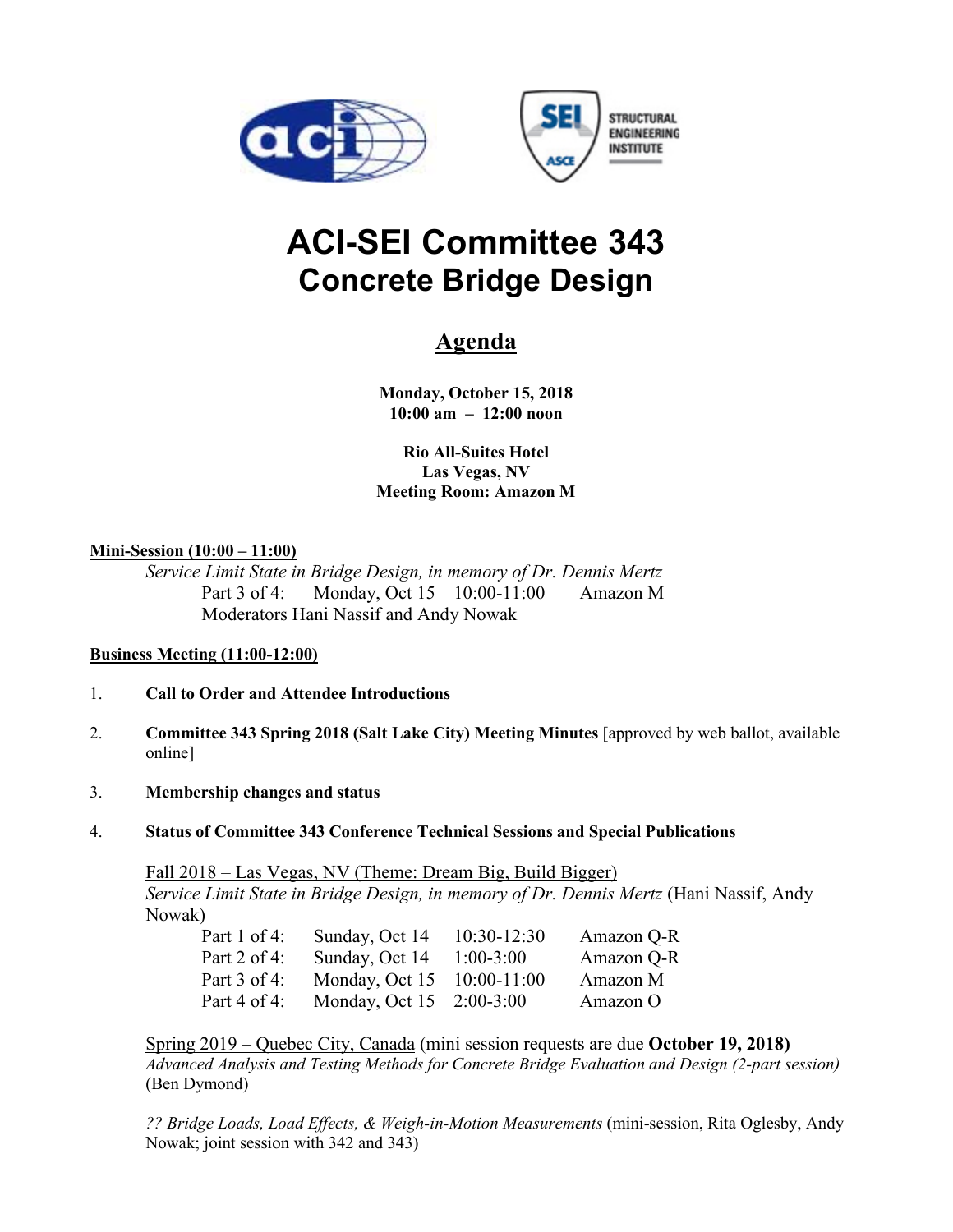*?? Effect of Transverse Systems on the Behavior of Bridge Superstructures* (Riyadh Hindi, Ben Dymond) – mini-session or defer

*?? Innovations in Reinforced Concrete Bridge Deck Design* (Hani Nassif) – mini-session or defer

Fall 2019 – Cincinnati, OH (preliminary requests are due **October 19, 2018)** *Fire Design, Performance, Mitigation, and Strengthening for Concrete Bridges* (Nur Yazdani)

*Innovations in Reinforced Concrete Bridge Deck Design* (Hani Nassif)

*Use of Bridge Information Modeling and Parametric Modeling* (Catherine Hovell) (with ACI 131/FHWA?)

Spring 2020 – Chicago, IL *Extreme Event Loading* (Michael Vella, University of Toledo)

*Novel Methods for Strengthening of Bridges* (Amirpasha Peyvandi)

*Structural Health Monitoring for Bridges* (Michael Brown, ACI 444/342?)

#### Future Sessions

Open floor for new session topics. Possible mini-sessions (1 hour in length, request due 6 months ahead)? Workshops?

#### 5. **Old Business**

#### Document revisions

| ACI 343R-95 "Analysis and Design of Reinforced Concrete Bridge Structures" |
|----------------------------------------------------------------------------|
| <b>Chapters Completed!</b>                                                 |

i. 343-C: Preliminary Design (Ch 2) Nur Yazdani ii. Materials (Ch 3) Hani Nassif iii. 343-D: Loads (Ch 4) Andrej Nowak<br>iv. 343-E: Analysis (Ch 5) Sameh Badie iv.  $343-E$ : Analysis (Ch 5) v. Bridge Deck Design (Ch 8) Yasser Khodair Chapters Remaining i. 343-A: Design (Ch 6) Ahmed Ibrahim Ballot posted Oct. 3; closed Oct. 14 Results to be discussed ii. Detailing and Constructability (Ch 7) Danielle Kleinhans Chapter 7 revised based on previous ballot; issued for ballot just before or just after Fall 2018 convention B. 343.1R-12 Guideways Document Intent is to submit for re-approval as-is Discuss potential updates

C. ABC in Bridge Design Jimmy Kim

Other topics of committee interest

D. ASCE/SEI involvement – Structures Congress activities